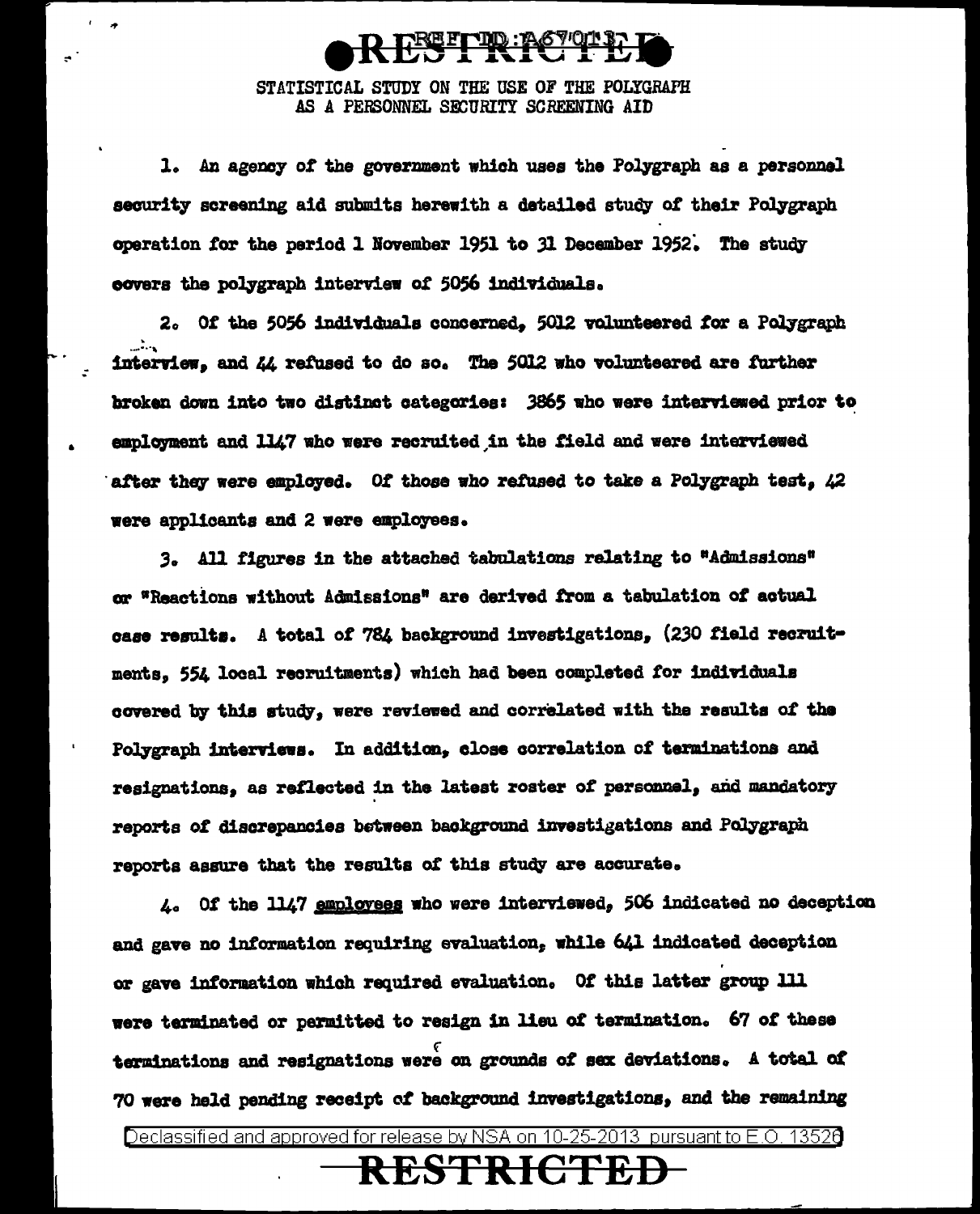

 $-2-$ 

460 were determined to be qualified for employment. Therefore, a total of 966, or approximately 84% of the total field recruitments, were retained in Agency employ.

5. Of the 3865 applicants who were interviewed, 1703 indicated no deception, gave no information requiring evaluation by higher authority, and were hired. The remaining 2162 indicated deception or made major or minor admissions requiring evaluation by higher authority. Of this latter group. 1352 were determined not qualified for employment with the agency, the employment of 41 was held up pending receipt of complete background investigations. and 769 were hired. Therefore 2472 applicants were hired. or approximately 63% of the total applying for employment.

6. A study of the breakdowns of test results listed in Tables III and IV reveals that the Polygraph interview developed pertinent information to a far greater extent than the background investigation in each of the areas covered. This is particularly true in areas which are not a matter of record, such as subversive sympathy or activities, communist friends and relatives, undetected crimes, and drug addiction. It is also true of such factual things as a criminal record or the falsification of the Statement of Personal History, although in leaser degree.

7. The total extent of the information developed through the Polygraph interview is not completely revealed in the Tables which follow. For simplicity of tabulation, only one admission in any area was recorded for any one individual. It is generally true, however, that each person, who admitted involvement in the pertinent areas under study, admitted complicity in more than one act. One indication of the information developed may be derived from the fact that 90 employees covered by this study were terminated solely on the basis of information developed by the Polygraph, while 6 were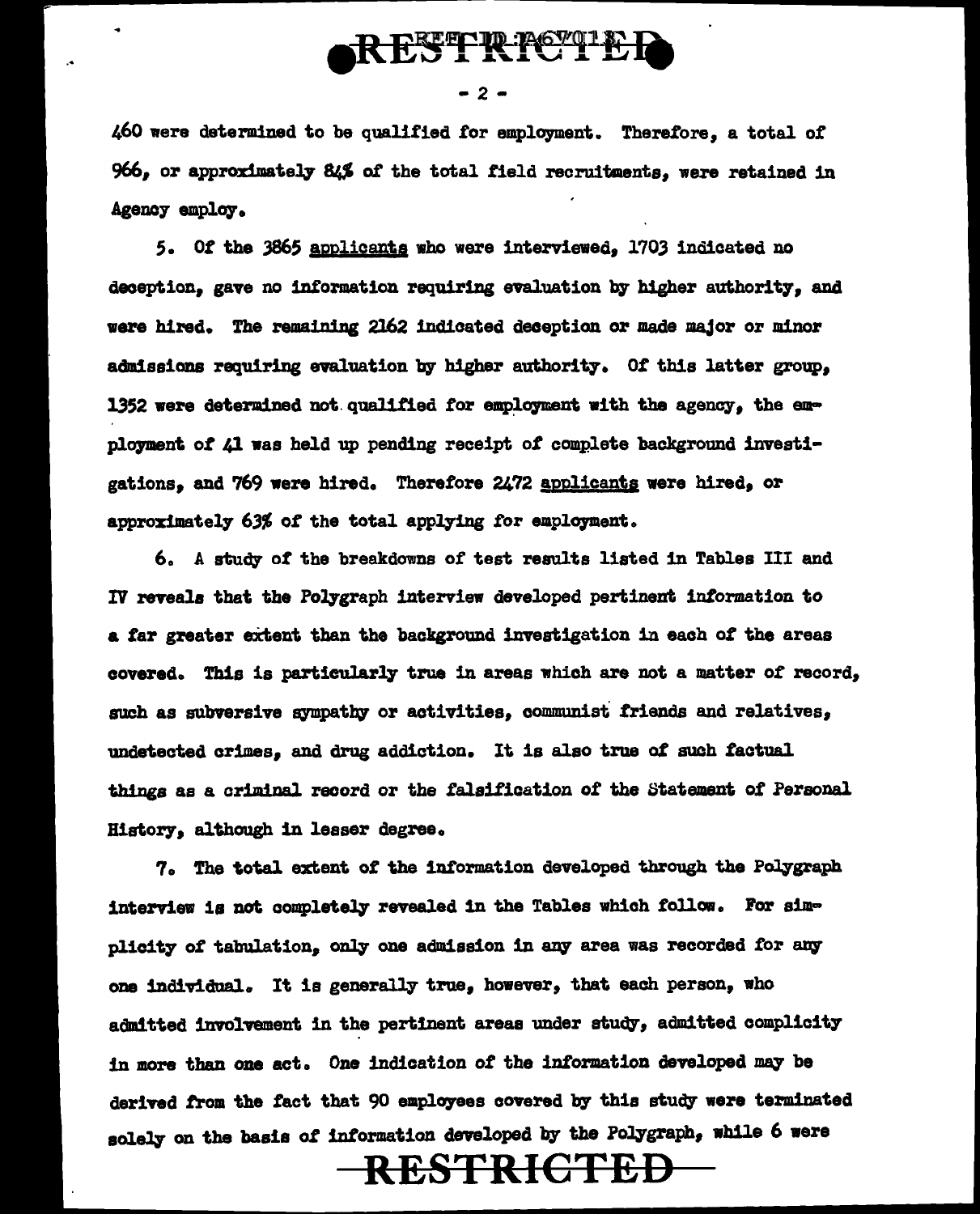

terminated solely on the basis of information developed by the background investigation.

8. The total of all the admissions in areas may not be validly related to the mumber of persons covered by this study, since many individuals indieated deception or gave admissions in more than one area of the Polygraph test. The overall average was approximately  $2t$  admissions per person. In addition, most of the individuals tested made one or more changes in their Statements of Personal History in order to correct deliberate or unintentional errors before taking the test. It should be noted also that the corrected Statements of Personal History and investigative leads developed by the Polygraph were furnished to the investigators.

9. The National Agency Check, which checks files maintained by various national agencies, developed derogatory information in such a small number of cases that it would have no measurable effect on the results of this study.

10. Table III indicates the actual results of Polygraph interviews on all employees covered by this study. The figures recorded under "Uncovered by background investigation" are predicted from the overall results of those background investigations which have so far been received on the entire group (field recruitments and local applicants) under study. "Major Admissions" as used in Tables III, IV, and V, may be defined as derogatory information. which provides a basis for termination or denial of employment: "Minor Admissions" as insufficient for such administrative action.

11. Table IV shows the actual results of granting interim clearance to 554 applicants on the basis of a National Agency Check and a Polygraph interview. The background investigations on this group have been completed and correlated closely with the results of the Polygraph interview. Each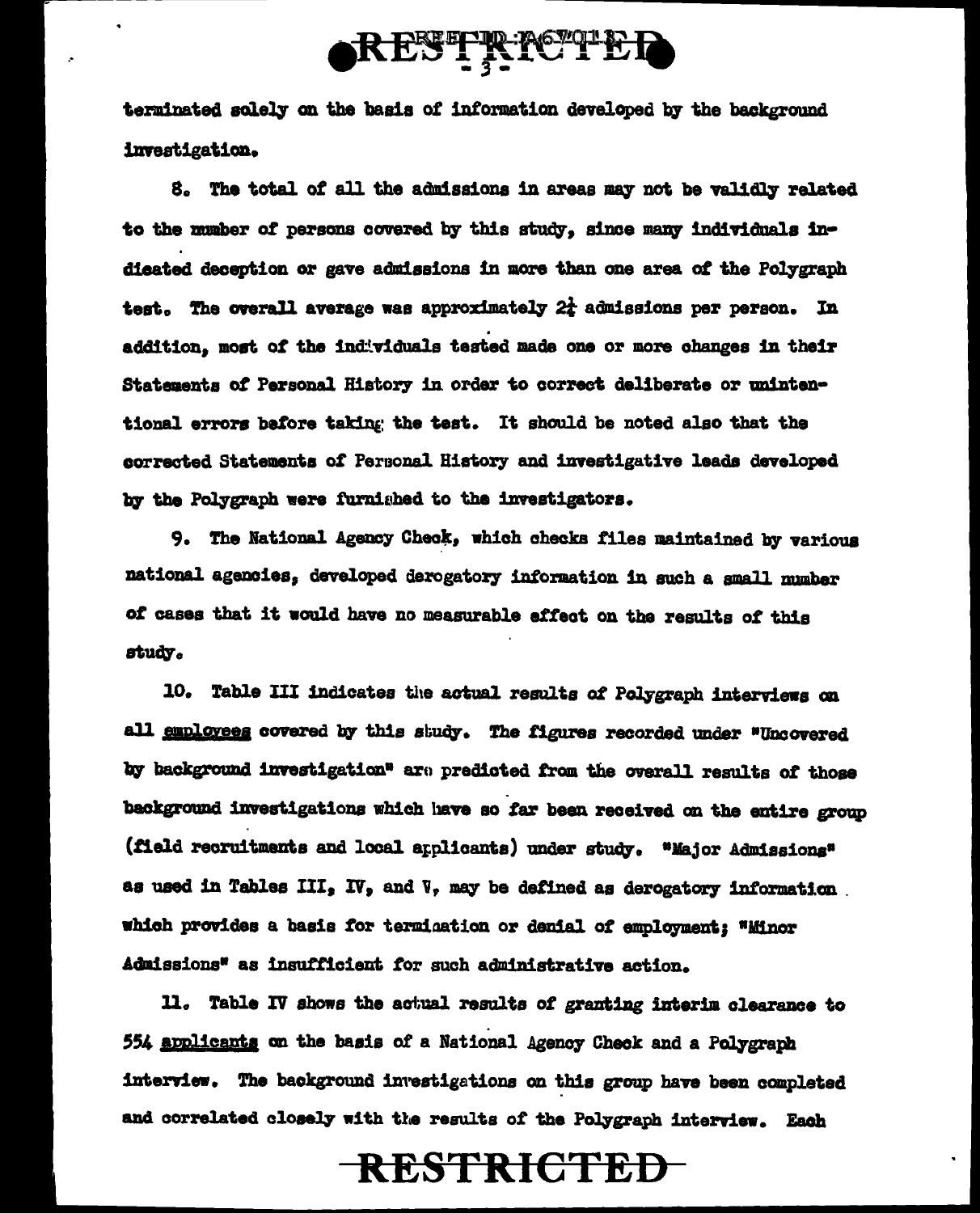

discrepancy, whether important or unimportant, has been tabulated, in an effort to establish the strengths and the weaknesses of the two investigative methods, as well as to provide a basis for improvement of the Polygraph operation through the detection of error. This group does not represent a true cross-section of applicants covered by the entire study. since none of the information tabulated under "Admissions, major and minor," or "Reactions w/o admissions" was determined to be of gravity sufficient to deny employment to the individual concerned. On the other hand. 561 other applicants during this same period were denied employment solely on the basis of information developed during the Polygraph interview and by the National Agency Check. The background investigations of the 554 applicants who were granted interim clearance provided information which resulted in termination of employment for 5 of this group. two of whom had been reported as unfit for testing by the Polygraph method because of an extremely low I.Q. According to the latest personnel roster, one additional person has been terminated as a result of derogatory information developed by the background investigation. This indicates an error of 6 (total terminated as result of investigation) out of 2472 (total applicants hired) or of 1 out of  $\angle 12$ . None of the other information developed by the background investigations was considered sufficient grounds to warrant termination of the individuals concerned.

12. Table V indicates the actual results of the Polygraph interviews on all the applicants covered by this study, whether or not they were hired by the agency. The figures recorded under "Uncovered by background investigation" are predicted from the overall results of those background investigations which have so far been received on the entire group of applicants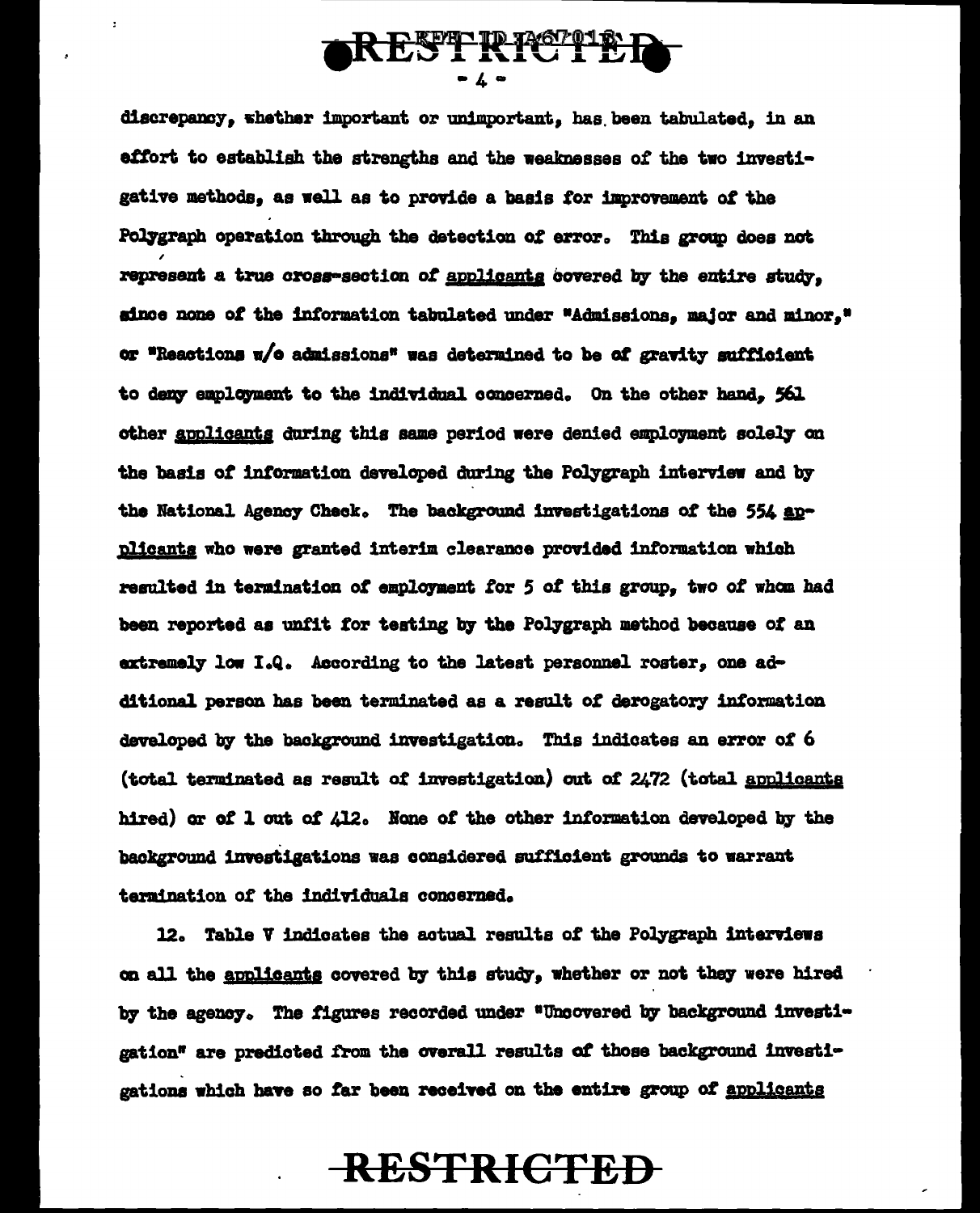

under study (field recruitments and local applicants).

13. The following gives an approximation of the monetary savings made possible by use of the Polygraph program.

a. This study reveals that 1352 applicants were turned down for hire as a result of Polygraph interview. Had it not been for the use of the Polygraph, they would otherwise have been acceptable employees, would have been hired, and would have remained unproductive, pending completion of background investigation, for an average period of nine months.

b. A prior study has shown that the cost to the government of each individual who remains in an unproductive status is at least \$2000 in terms of salary alone. This approximation is based on an average salary at the GS-4 level for the nine months' clearance period. This sum is low. since the average GS grade of persons previously so retained in unproductive status has been above GS-4.

c. A further expense is the cost of a background investigation which varies from approximately \$300 to \$3000 per individual. For purposes of this paper, the conservative figure of \$1000 for each investigation is taken.

d. Therefore, by turning away 1352 applicants who would in all probability have been eventually terminated anyway as a result of background investigation, a salary saving of \$2,704,000 and an investigation saving of \$1.352.000 was achieved.

e. The total saving to the government for this group of individuals. exclusive of training school and other overhead costs, is therefore \$4,056,000.

14. The figures presented in this study do not show adequately the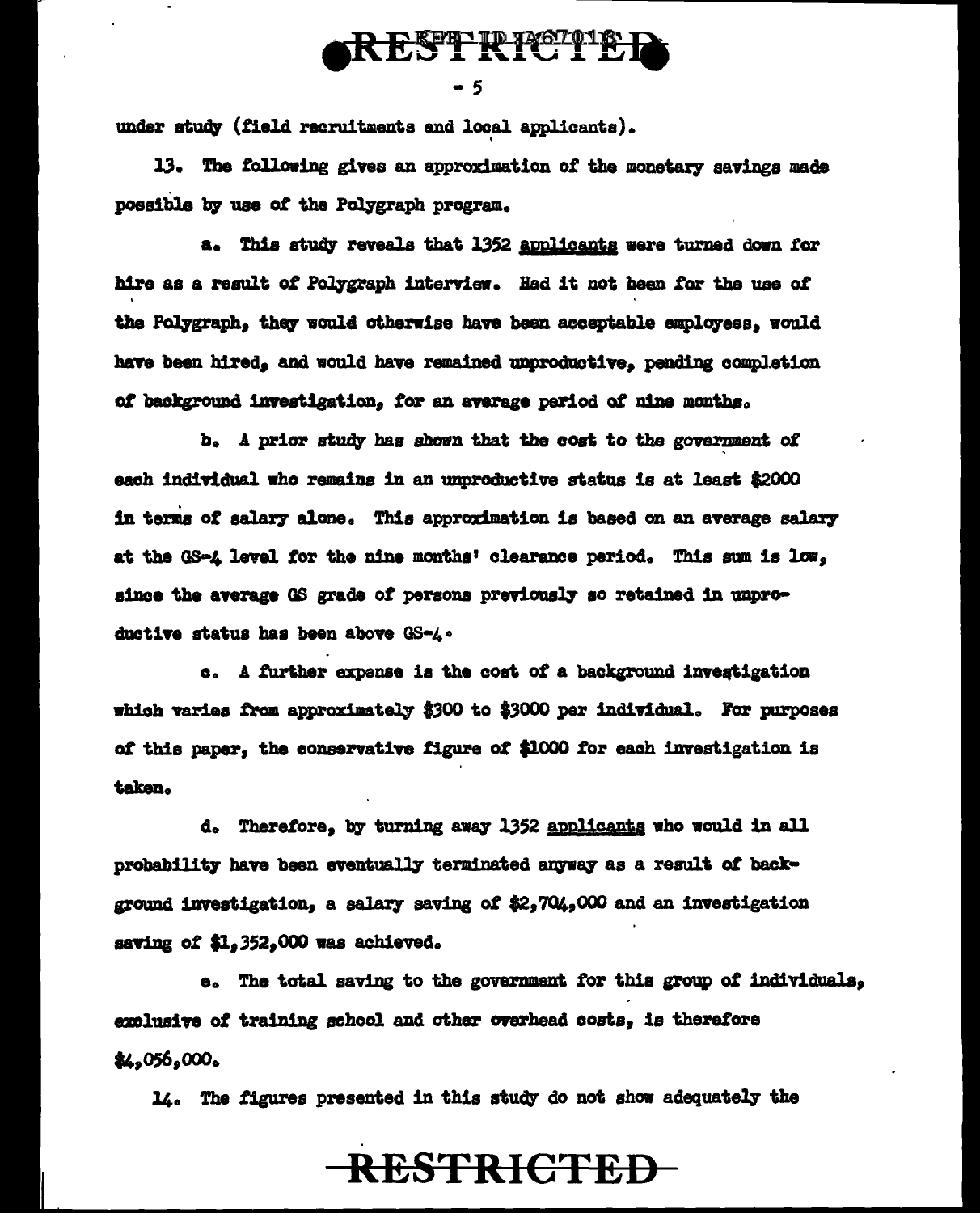

almost month by month improvement in techniques and overall effectiveness of the Polygraph operation. For example, the number of persons who were declared emotionally or physically unfit for testing has declined from a high of 43.5%, prior to 1 November 1951, to 7.78% during this period. Less than 1% of the individuals covered refused to take a Polygraph test during this period, as opposed to the 11% who refused prior to 1 November 1951. The number of cases requiring a retest before evaluation could be made has dropped to a negligible quantity. For the most part, the 100 guch cases encountered during this period involved some temporary emotional or physical condition which interfered with the evaluation of the test results.

15. This study reveals the following facts concerning the use of the Polygraph interview in connection with security clearance procedures:

a. The use of the polygraph interview may be expected to produce a type of information which is--

- (1) Commensurate within limits with that produced by a background investigation.
- (2) Far more detailed in some respects than can ever be obtained from a background investigation.
- (3) More reliable as to source (except those sources which are documented) than that obtained from a background investigation.
- $(4)$  Invaluable in providing a source of information in developing leads for inquiry in areas pertinent to security. which otherwise would not normally be accomplished.

The reason for this situation is the basic difference between the two investigative methods. The information obtained from a background investigation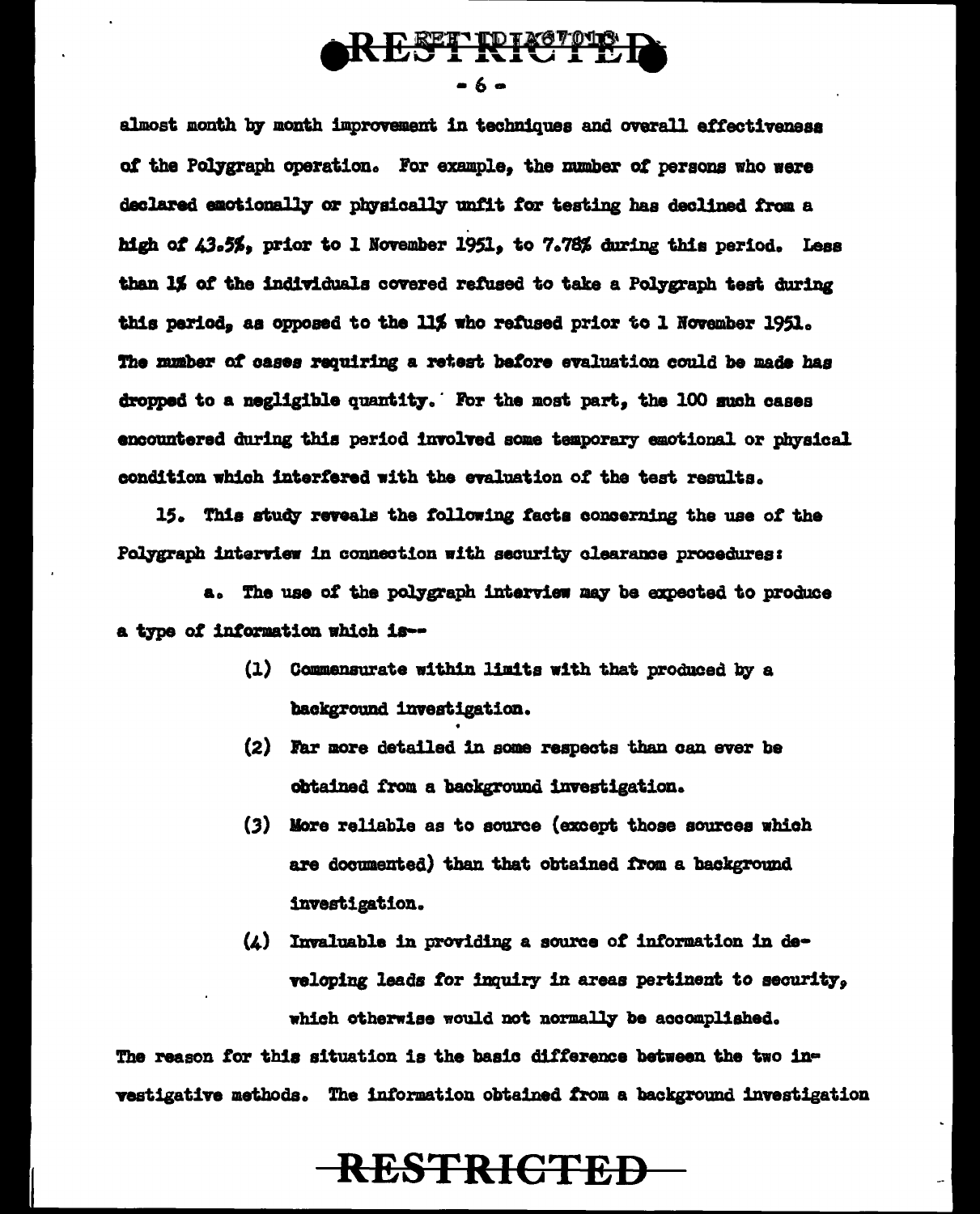

- 7 -

is derived mainly from the hearsay testimony of primary and secondary references. The information obtained as a result of a Polygraph interview is obtained directly from the subject himself.

The background investigation is at its best in areas which are matters of record, such as, employment, education, naturalization, criminal history. etc. On the other hand, in matters held by most subjects strictly within themselves, such as personal beliefs and mental attitudes, temperament (which invariably reveals emotional instability), concealed personal unethical activities, and even evidence of sexual deviation, the Polygraph interview is a more reliable producer of information. Again, in the Polygraph interview this information comes directly from the subject himself. It does not, as in the background investigation, come from informants whose motivation and reliability are often unknown, and who in many cases where derogatory information is concerned, are obviously vindictive.

b. Neither the Polygraph interview nor the background investigation can be considered complete in itself. Each supplements the other; each improves the validity of the security determination in each case.

c. By granting an interim clearance based on an NAC and a satisfactorily evaluated Polygraph interview for the period under study in the particular agency concerned, a demonstrable error of approximately 35/100 of 1% resulted.

d. The results of a previous survey by the agency concerned covering the period 1 May 1951 through 30 November 1951, involving 2003 individuals, when compared to this study, indicate a marked improvement in operator technique. It is imperative that all who contemplate the use of the Polygraph as an aid to security understand that the Polygraph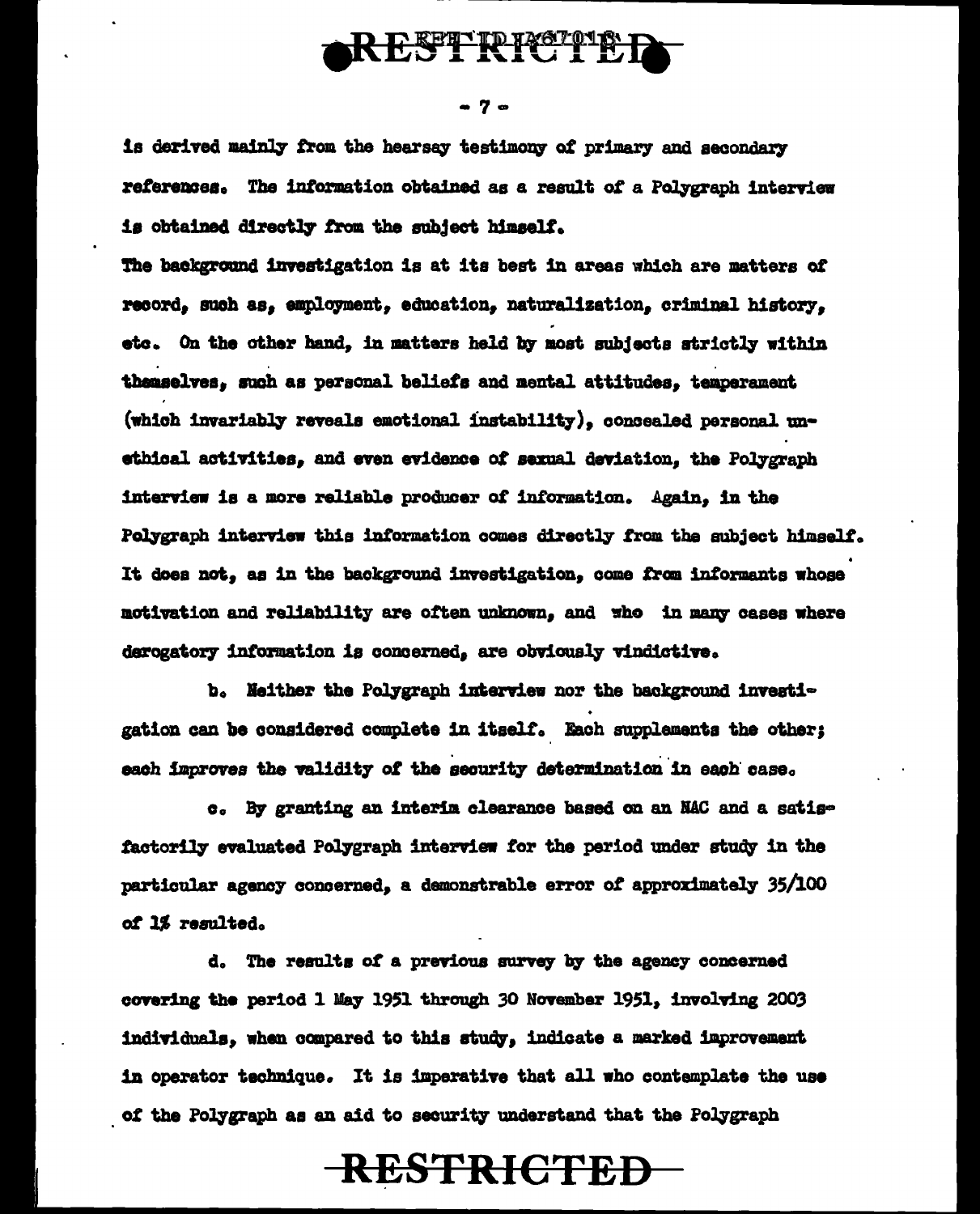

machine in itself is valueless in the hands of unskilled operators. It is, therefore, essential that in any program of this nature, the operators be selected carefully, their operations standardized, and by aggressive supervision by qualified personnel, their techniques be constantly improved.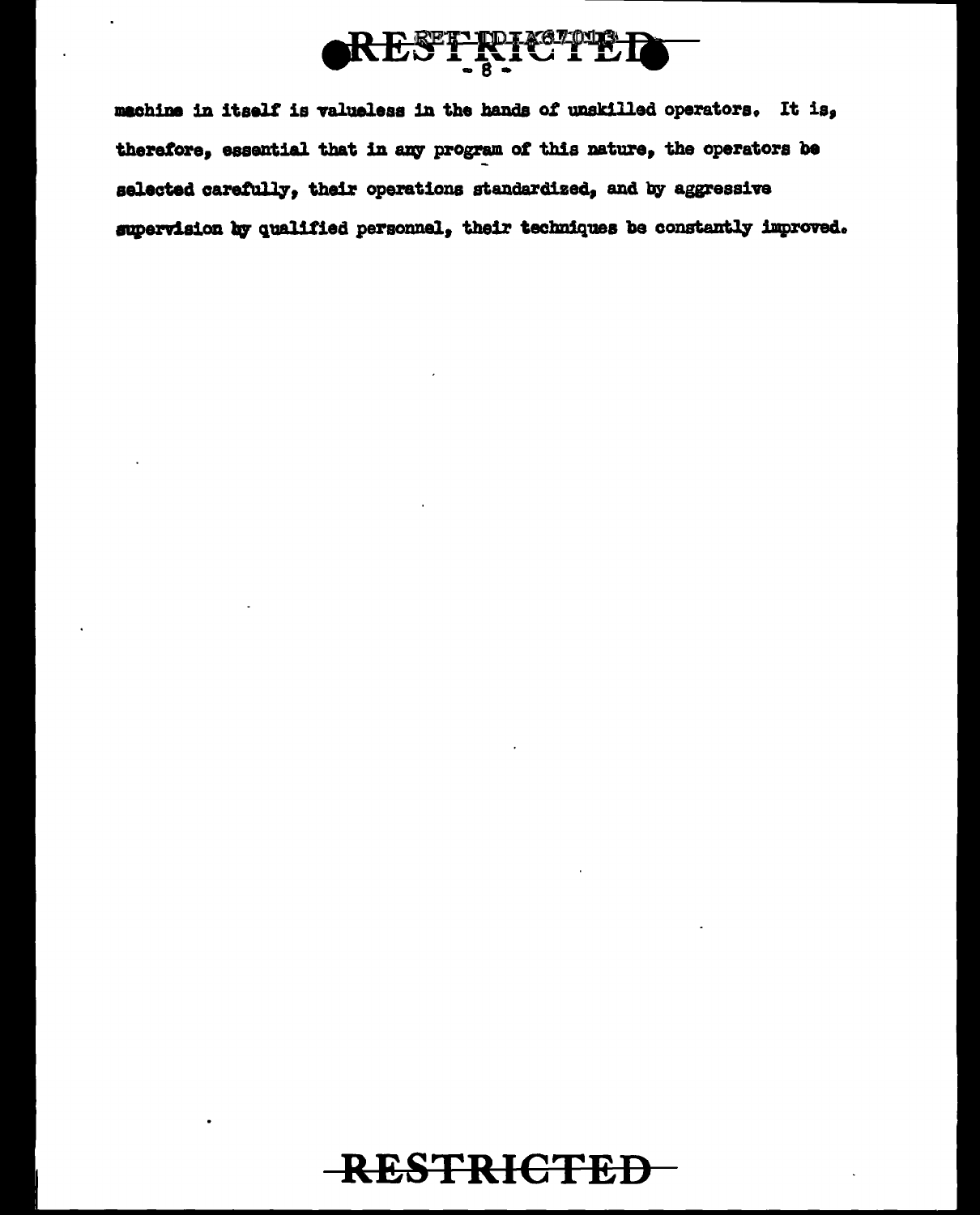

 $\hat{\phantom{a}}$ 

 $\bullet$ 

 $\hat{\textbf{v}}$ 

# **TABLE I<br>Employees**

| ı. |                                                                                                                                                                                                                                                                                                         | 1149 |  |  |  |
|----|---------------------------------------------------------------------------------------------------------------------------------------------------------------------------------------------------------------------------------------------------------------------------------------------------------|------|--|--|--|
| 2. |                                                                                                                                                                                                                                                                                                         |      |  |  |  |
| 3. |                                                                                                                                                                                                                                                                                                         |      |  |  |  |
| 4. | Number indicating no deception and making no derogatory admissions 506                                                                                                                                                                                                                                  |      |  |  |  |
| 5. | Number retested because of emotional or physical unfitness _____________ 84                                                                                                                                                                                                                             |      |  |  |  |
| 6. | Mumber requiring evaluation by higher authority because of<br>indicated deception or derogatory admissions of a major or                                                                                                                                                                                |      |  |  |  |
|    | 7. Number of this group whose minor reactions or admissions were                                                                                                                                                                                                                                        | 460  |  |  |  |
| 8. | Number terminated or permitted to resign in lieu of termination ____                                                                                                                                                                                                                                    | 111  |  |  |  |
| 9. | Number held for background investigation on whom no disposition<br>has been made <b>with the component of the component of the component of the component of the component of the component of the component of the component of the component of the component of the component of the component o</b> |      |  |  |  |
|    |                                                                                                                                                                                                                                                                                                         |      |  |  |  |
|    |                                                                                                                                                                                                                                                                                                         |      |  |  |  |
|    | 10. Breakdown of Terminations.                                                                                                                                                                                                                                                                          |      |  |  |  |
|    | a. On basis of Polygraph only:                                                                                                                                                                                                                                                                          |      |  |  |  |
|    | 30                                                                                                                                                                                                                                                                                                      |      |  |  |  |
|    | $(2)$ Sex deviation<br>60                                                                                                                                                                                                                                                                               |      |  |  |  |
|    | On basis of Polygraph and background investigation:<br>Ъ.                                                                                                                                                                                                                                               |      |  |  |  |
|    | (1) General <b>contact and the Contract of Contact and Contact and Contact and Contact and Contact and Contact and Contact and Contact and Contact and Contact and Contact and Contact and Contact and Contact and Contact and C</b><br>8                                                               |      |  |  |  |
|    | 7                                                                                                                                                                                                                                                                                                       |      |  |  |  |
|    | On basis of background investigation only:<br>$\mathbf{c}_{\bullet}$                                                                                                                                                                                                                                    |      |  |  |  |
|    | (1) General <b>contact and the contact of the contact of the contact of the contact of the contact of the contact of the contact of the contact of the contact of the contact of the contact of the contact of the contact of th</b><br>6                                                               |      |  |  |  |
|    | $\mathbf 0$                                                                                                                                                                                                                                                                                             |      |  |  |  |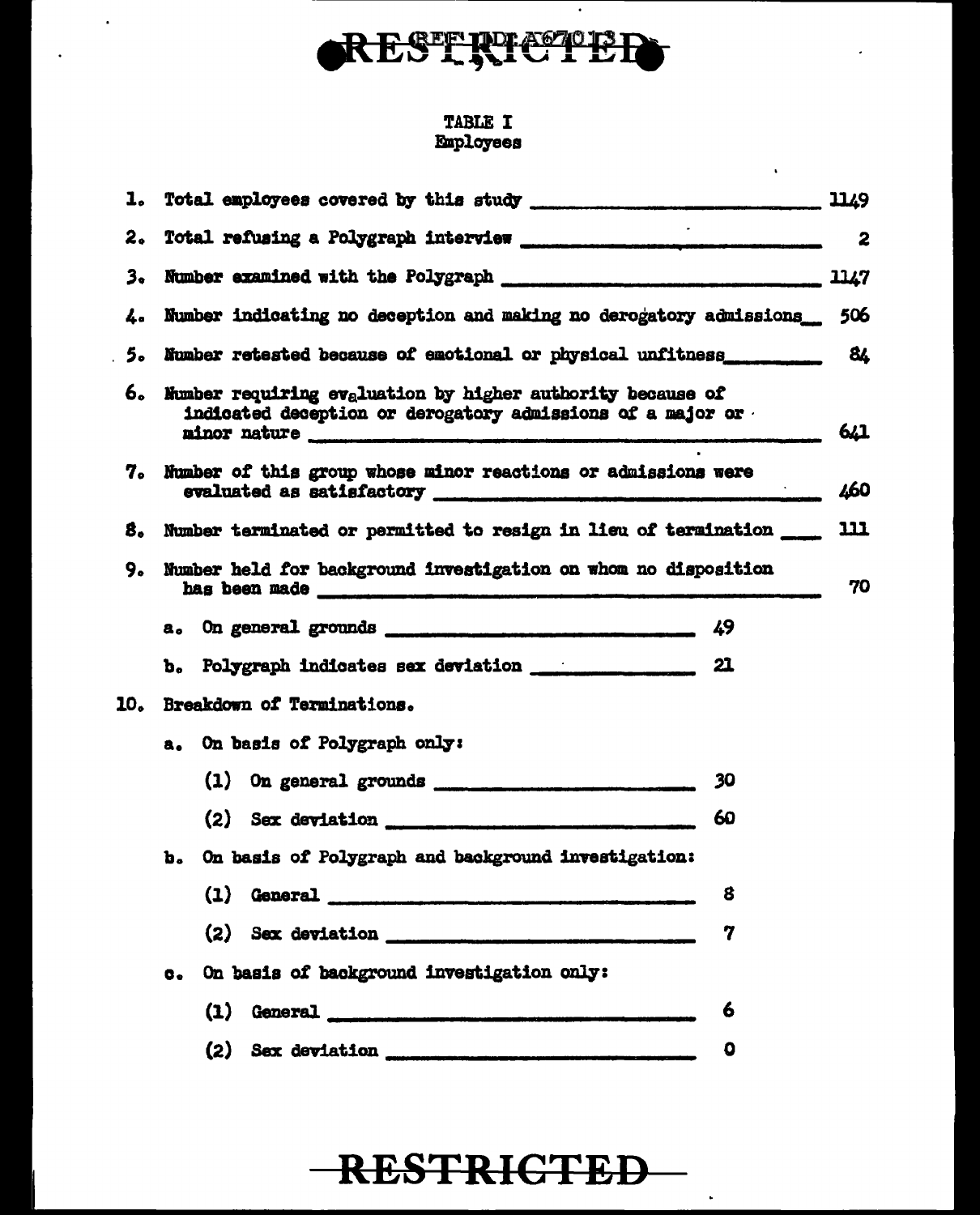

.

#### TABLE II Applicants

|                                                                                                                                                                                                                                               | 3907 |
|-----------------------------------------------------------------------------------------------------------------------------------------------------------------------------------------------------------------------------------------------|------|
|                                                                                                                                                                                                                                               |      |
|                                                                                                                                                                                                                                               | 3865 |
| 4. Total indicating no deception and making no derogatory<br>admissions 1703                                                                                                                                                                  |      |
| 5. Total requiring evaluation by higher authority because of<br>indicated deception or derogatory admissions of a major or<br>minor nature <b>communications</b> and the construction of the contract of the construction of the construction | 2162 |
| 6. Total held for background investigation _______________________________ 41                                                                                                                                                                 |      |
| 7. Total approved for hire following evaluation ________________________________                                                                                                                                                              | 769  |
|                                                                                                                                                                                                                                               |      |
|                                                                                                                                                                                                                                               | 2472 |
| 10. Total retested because of emotional or physical unfitness ____________ 16                                                                                                                                                                 |      |
| 11. Total terminated on receipt of a derogatory background<br>investigation who were clear of major reactions or admissions<br>on the Polygraph contract of the Polygraph                                                                     | 6    |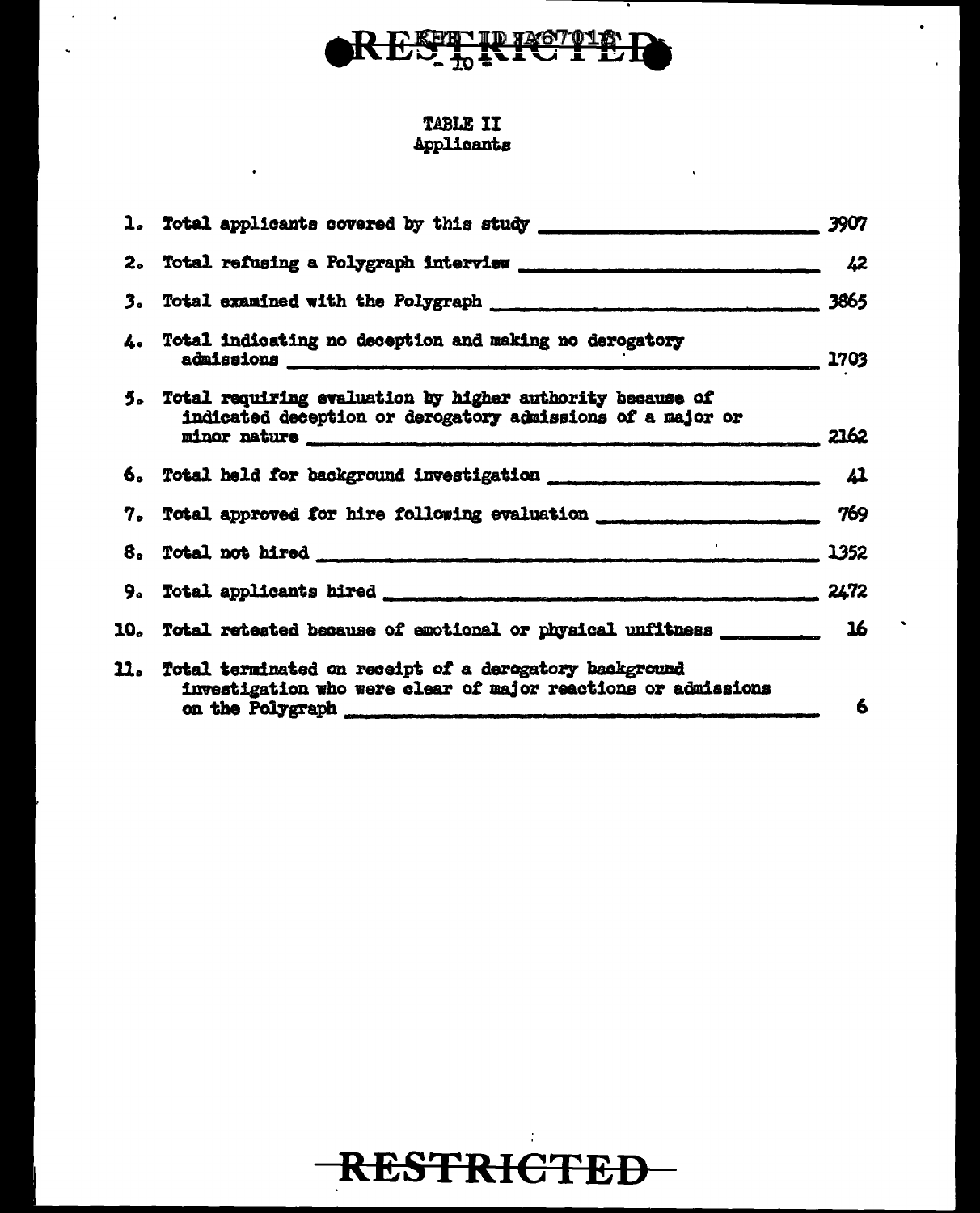

# **TABLE III<br>Employees**

Breakdown of Test Results

| Area 1. Falsification of the Statement of Personal History                                |             |
|-------------------------------------------------------------------------------------------|-------------|
|                                                                                           | 144         |
|                                                                                           | 43          |
|                                                                                           |             |
| Area 2. Deliberate disclosure of classified information to unauthorized<br><b>Persons</b> |             |
|                                                                                           | 60          |
|                                                                                           | 31          |
|                                                                                           | 5           |
| Area 3. Sympathy toward Communism                                                         |             |
| Actual Admissions, major and minor                                                        | 34          |
|                                                                                           | 45          |
|                                                                                           | $\mathbf o$ |
| Area 4. Past or present participation in any type of Communist activity                   |             |
| Actual Admissions, major and minor                                                        | 41          |
|                                                                                           | 30          |
|                                                                                           | $\mathbf 0$ |
| Area 5. Close friends or relatives having Communist sympathy                              |             |
|                                                                                           | 128         |
|                                                                                           | 47          |
|                                                                                           | 10          |
| Area 6. Having worked in the interests of a foreign government                            |             |
|                                                                                           | 13          |
|                                                                                           | 4           |
|                                                                                           | 1           |
|                                                                                           |             |

## **RESTRICTED**

 $\overline{\phantom{a}}$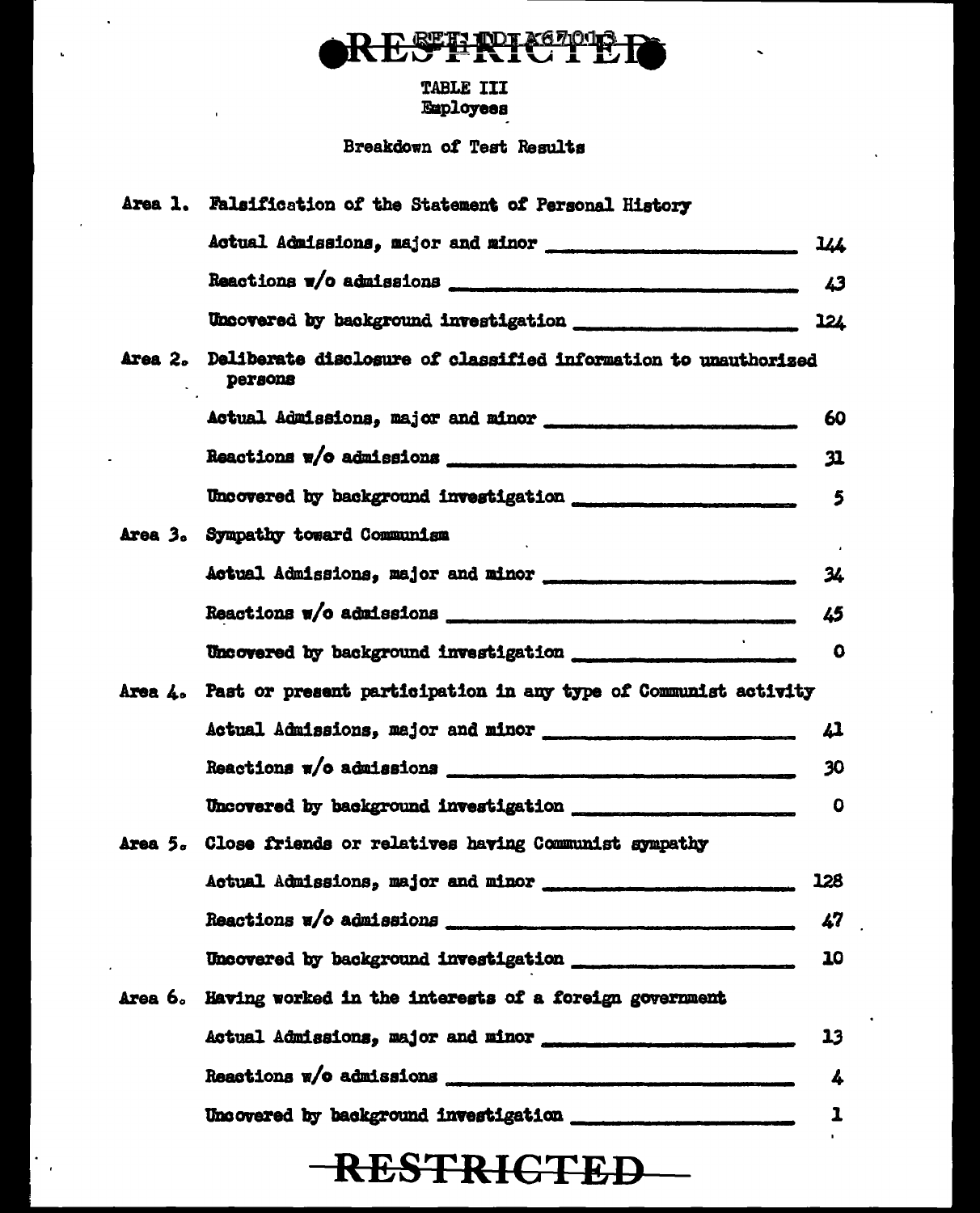### RES HATCTER

TABLE III (Cont'd) - Employees

 $\bar{\mathbf{v}}$ 

 $\ddot{\phantom{a}}$ 

 $\ddot{\phantom{a}}$ 

| Area 7. Close friends or relatives working for a foreign government |                         |
|---------------------------------------------------------------------|-------------------------|
| Actual Admissions, major and minor                                  | 47                      |
|                                                                     | 7                       |
|                                                                     | $\mathbf o$             |
| Area 8. Close friends or relatives residing in a foreign country    |                         |
|                                                                     |                         |
|                                                                     | 14                      |
|                                                                     |                         |
| Area 9. Incidents or conditions which might open them to blackmail  |                         |
| Actual Admissions, major and minor                                  | 33                      |
|                                                                     | 60                      |
|                                                                     |                         |
| Area 9a. A criminal record                                          |                         |
|                                                                     |                         |
|                                                                     | 3                       |
|                                                                     |                         |
| Area 9b. Participation in serious undetected crimes                 |                         |
|                                                                     | 26                      |
|                                                                     | 16                      |
|                                                                     |                         |
| Area 9c. Mental or nervous disorders                                |                         |
|                                                                     | 43                      |
|                                                                     | 14                      |
|                                                                     | $\overline{\mathbf{5}}$ |
| <b>RESTRICTED-</b>                                                  |                         |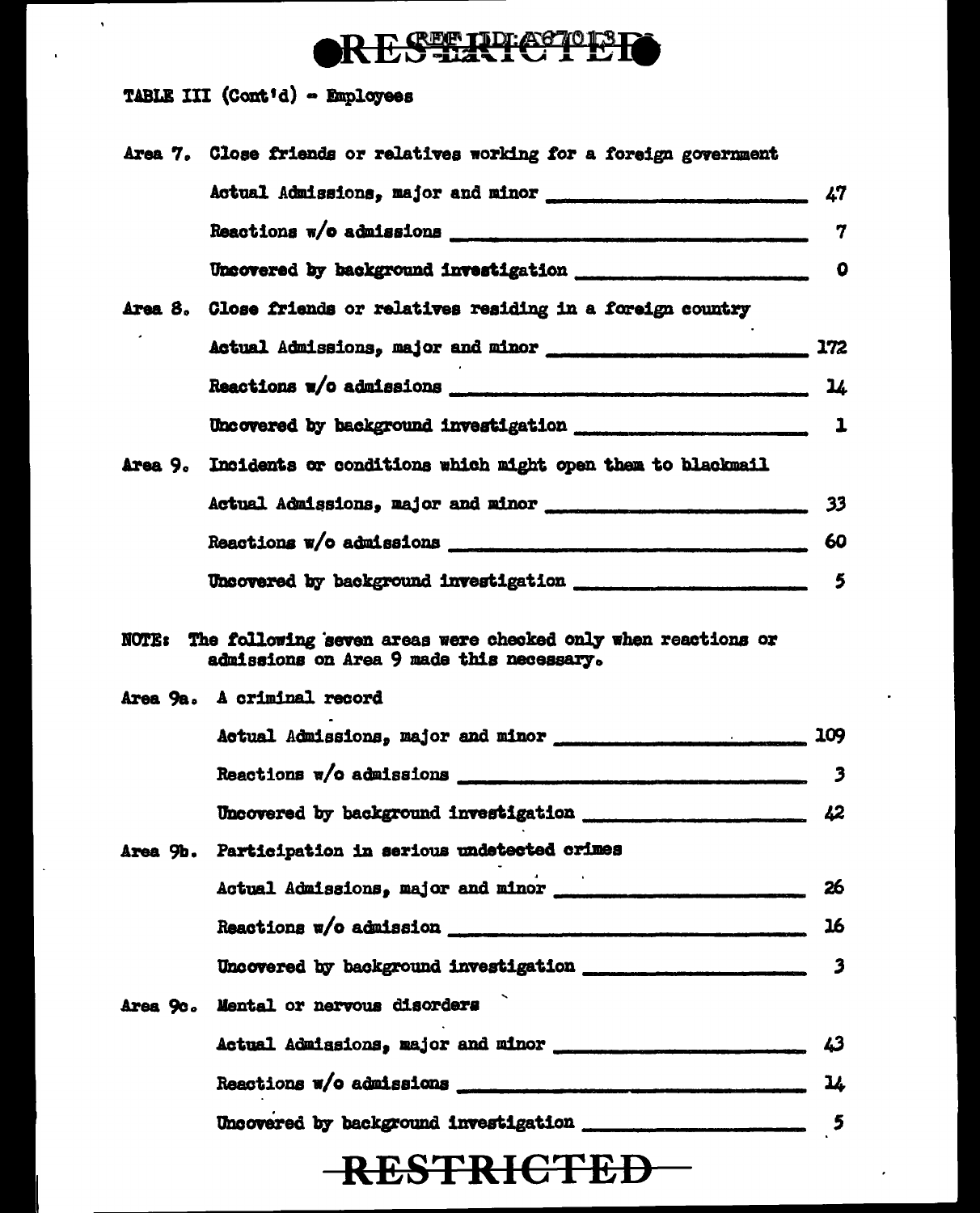

TABLE III (Cont'd) - Employees

÷,

| Area 9d. Homosexual activity                                            |     |
|-------------------------------------------------------------------------|-----|
| Actual Admissions, major and minor                                      | 111 |
|                                                                         | 53  |
| Uncovered by background investigation                                   | 5   |
| Area 9e. Unethical practices, such as threats, bribery, extortion, etc. |     |
|                                                                         | 7   |
|                                                                         | 2   |
| Uncovered by background investigation                                   | 0   |
| Area 9f. Drug addiction                                                 |     |
|                                                                         | 8   |
|                                                                         | 4   |
|                                                                         | 0   |
| Area 9g. Any other item of an equally serious nature                    |     |
| Actual Admissions, major and minor ____________                         | 43  |
|                                                                         | 5   |
|                                                                         | 16  |
|                                                                         |     |

#### TOTALS

| Total actual admissions, major and minor ___________________ 1032 |     |
|-------------------------------------------------------------------|-----|
|                                                                   |     |
| Total of either major or minor uncovered by background            | 217 |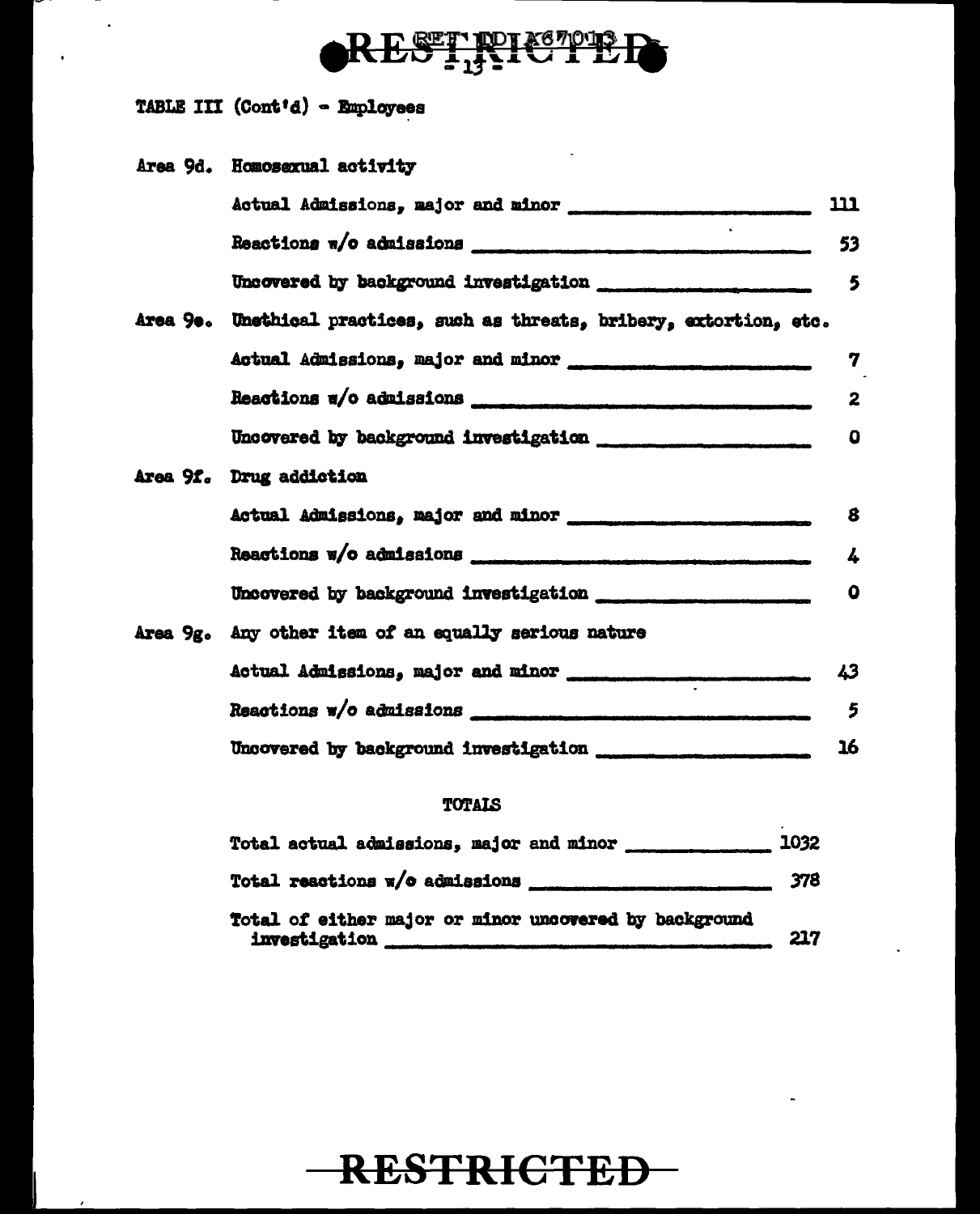### RESTRICTER

#### TABLE IV

 $\overline{\phantom{a}}$ 

 $\bullet$ 

Applicants Granted Interim Clearance on Basis of Satisfactory NAC and Polygraph Interview Upon Whom Complete Background Investigations Have Since Been Received and to Whom Final Clearances Have Been Granted or Denied

|                     | Area 1. Falsification of the Statement of Personal History                                                                                                                                                                           |                         |
|---------------------|--------------------------------------------------------------------------------------------------------------------------------------------------------------------------------------------------------------------------------------|-------------------------|
|                     | Actual Admissions, major and minor                                                                                                                                                                                                   | 68                      |
|                     |                                                                                                                                                                                                                                      | 8                       |
|                     |                                                                                                                                                                                                                                      | 48                      |
| Area <sub>2</sub> . | Deliberate disclosure of classified information to<br>unauthorized persons                                                                                                                                                           |                         |
|                     |                                                                                                                                                                                                                                      | $\overline{\mathbf{3}}$ |
|                     | Reactions w/o admissions <i>support the contract of the contract of the contract of the contract of the contract of the contract of the contract of the contract of the contract of the contract of the contract of the contract</i> | 4                       |
|                     |                                                                                                                                                                                                                                      | 2                       |
|                     | Area 3. Sympathy toward Communism                                                                                                                                                                                                    |                         |
|                     |                                                                                                                                                                                                                                      | $\overline{\mathbf{3}}$ |
|                     |                                                                                                                                                                                                                                      | O                       |
|                     |                                                                                                                                                                                                                                      | $\mathbf 0$             |
|                     | Area 4. Past or present participation in any type of Communist activity                                                                                                                                                              |                         |
|                     |                                                                                                                                                                                                                                      | 3                       |
|                     |                                                                                                                                                                                                                                      | 1                       |
|                     |                                                                                                                                                                                                                                      | 1                       |
|                     | Area 5. Close friends or relatives having Communist sympathy                                                                                                                                                                         |                         |
|                     | Actual Admissions, major and minor                                                                                                                                                                                                   | 17                      |
|                     |                                                                                                                                                                                                                                      | $\mathbf 0$             |
|                     |                                                                                                                                                                                                                                      | 1                       |
|                     | Area 6. Having worked in the interests of a foreign government                                                                                                                                                                       |                         |
|                     |                                                                                                                                                                                                                                      | 8                       |
|                     |                                                                                                                                                                                                                                      | ı                       |
|                     |                                                                                                                                                                                                                                      | 1                       |

٠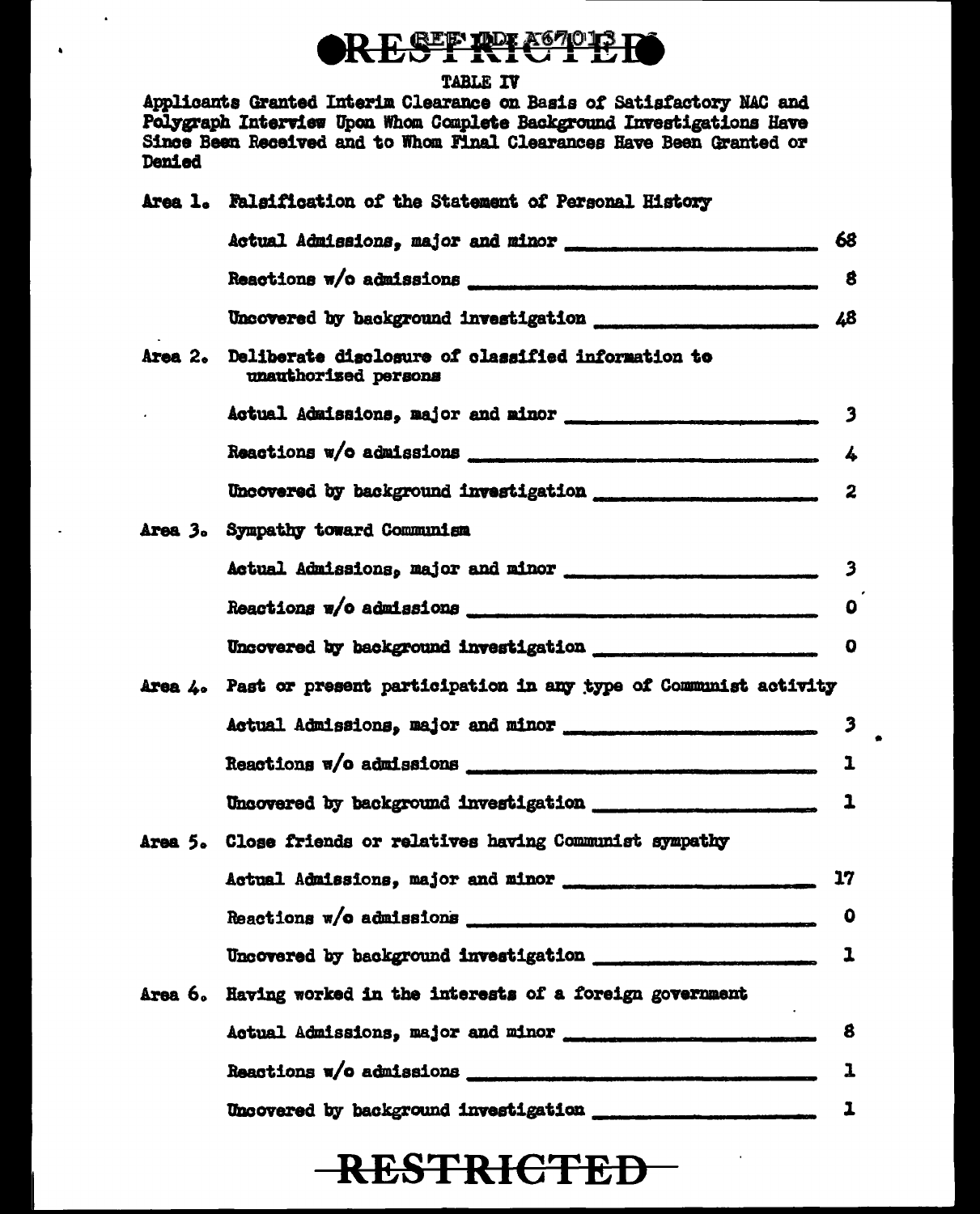## RES FRICTER

لقصد

TABLE IV (Cont'd) - Applicants Granted Interim Glearance on Basis of Satisfactory NAC and Polygraph Interview Upon Whom Complete Background Investigations Have Since Been Received and to Whom Final Clearances Have Been Granted or Denied

Mass Butcher on notations modeling for a fixed

 $\ddot{\phantom{a}}$ 

America PF

 $\bullet$ 

| wies (° ninge titemus of letafines molttud for a loneith Knasiment                                               |
|------------------------------------------------------------------------------------------------------------------|
|                                                                                                                  |
|                                                                                                                  |
|                                                                                                                  |
| Area 8. Close friends or relatives residing in a foreign country                                                 |
| Actual Admissions, major and minor __________________________________ 46                                         |
|                                                                                                                  |
|                                                                                                                  |
| Area 9. Incidents or conditions which might open them to blackmail                                               |
|                                                                                                                  |
|                                                                                                                  |
|                                                                                                                  |
| NOTE: The following seven areas were checked only when reactions or<br>admissions on Area 9 made this necessary. |
| Area 9a. A criminal record                                                                                       |
|                                                                                                                  |
|                                                                                                                  |
|                                                                                                                  |
| Area 9b. Participation in serious undetected crimes                                                              |
| Actual Admissions, major and minor                                                                               |
| Reactions w/o admissions communications and the second services                                                  |
|                                                                                                                  |
| Area 9c. Mental or nervous disorders                                                                             |
|                                                                                                                  |
|                                                                                                                  |
| RESTRICTED                                                                                                       |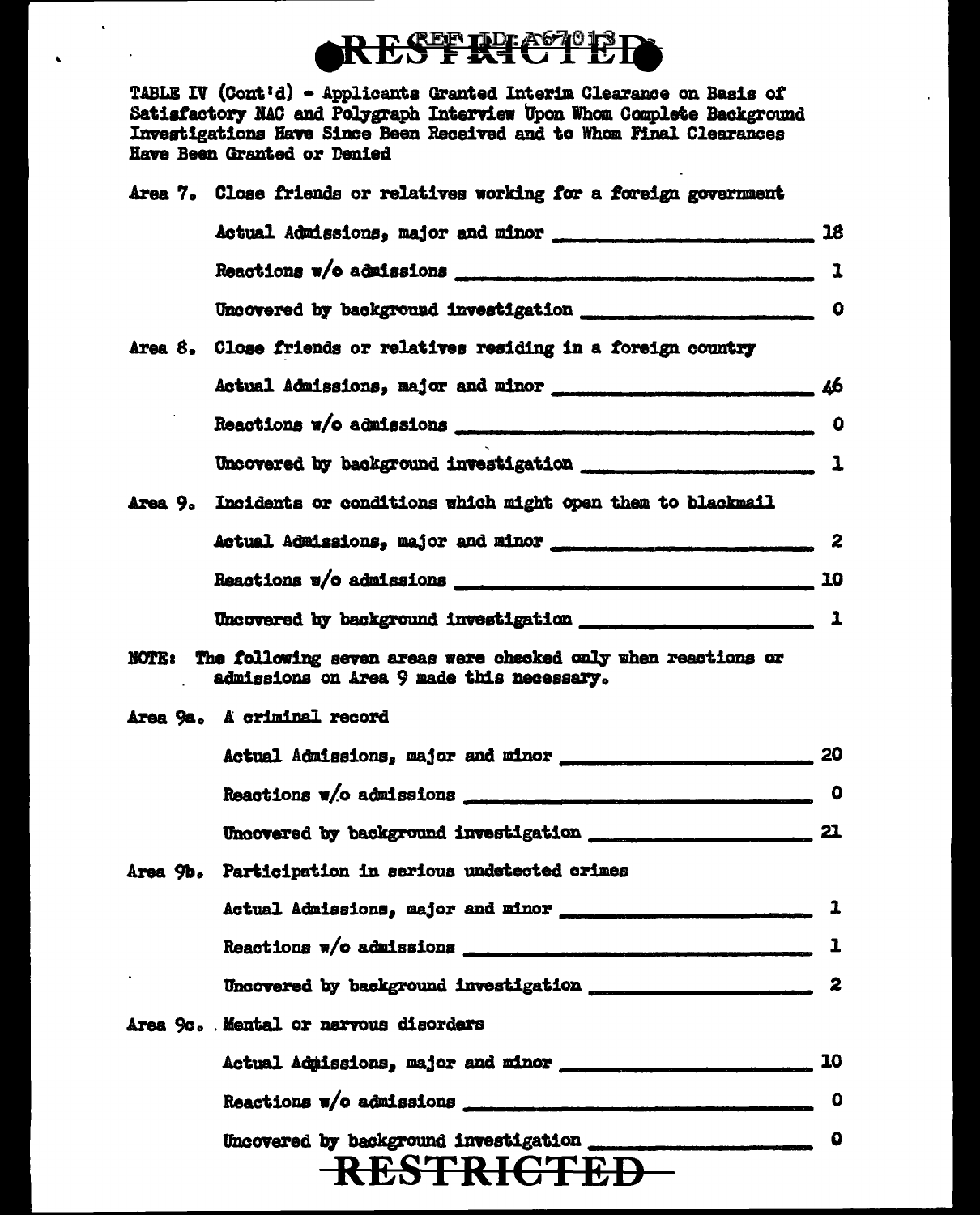

TABLE IV (Cont'd) - Applicants Granted Interim Clearance on Basis of Satisfactory NAC and Polygraph Interview Upon Whom Complete Background Investigations Have Since Been Received and to Whom Final Clearances Have Been Granted or Denied

Area 9d. Homosexual activity

 $\bullet$ 

|  | Actual Admissions, major and minor                                      | 6            |
|--|-------------------------------------------------------------------------|--------------|
|  |                                                                         |              |
|  |                                                                         |              |
|  | Area 9e. Unethical practices, such as threats, bribery, extortion, etc. |              |
|  |                                                                         | 8            |
|  |                                                                         |              |
|  |                                                                         |              |
|  | Area 9f. Drug addiction                                                 |              |
|  |                                                                         | 2            |
|  |                                                                         | -1           |
|  |                                                                         |              |
|  | Area 9g. Any other item of an equally serious nature                    |              |
|  |                                                                         |              |
|  |                                                                         | $\mathbf{1}$ |
|  |                                                                         | 끄            |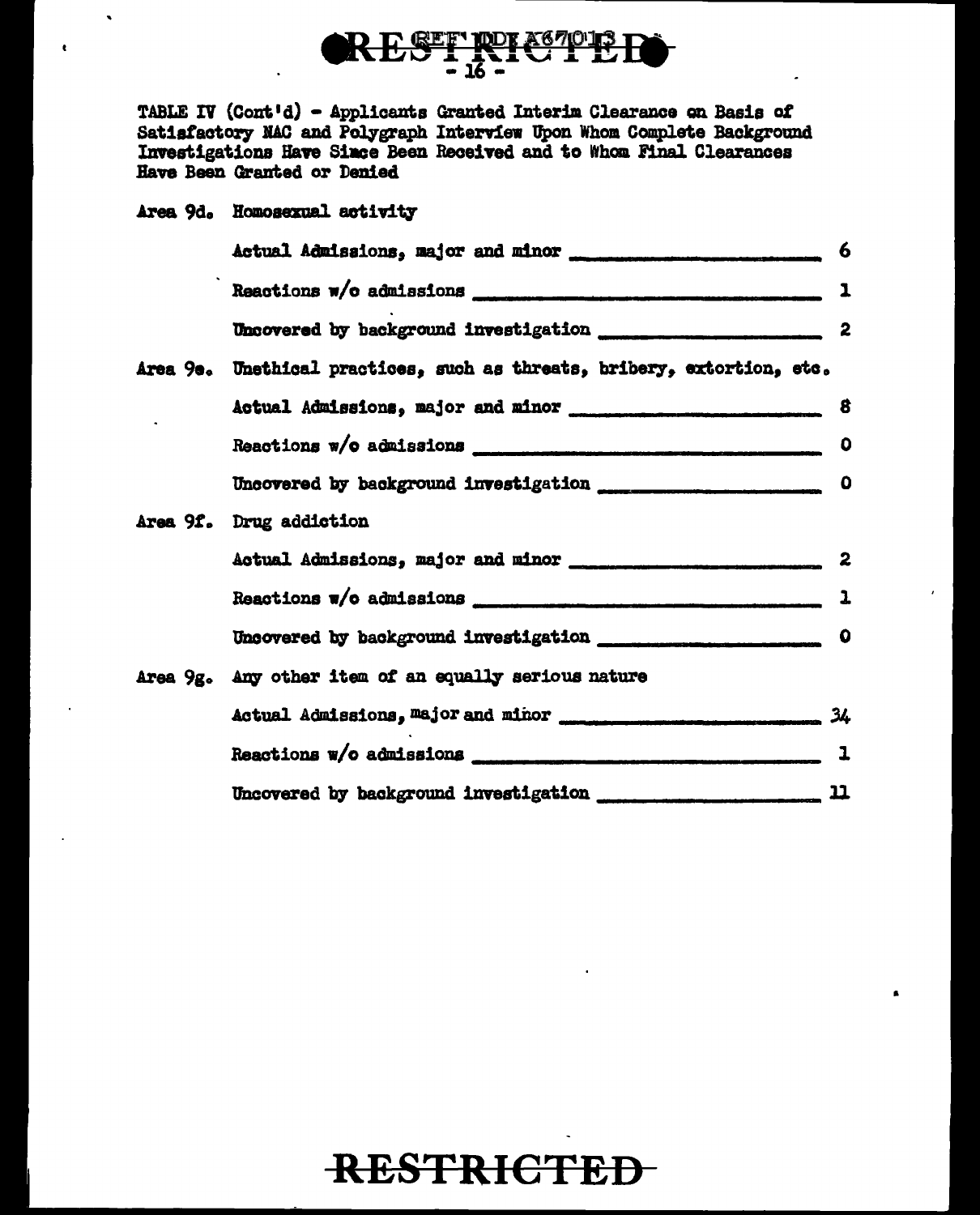

 $\bullet$ 

 $\mathbf{r}$ 

# TABLE V<br>Applicants

#### Breakdown of Test Results

|                | Area 1. Falsification of the Statement of Personal History                          |             |
|----------------|-------------------------------------------------------------------------------------|-------------|
|                |                                                                                     | 508         |
|                | Reactions w/o admissions <b>continuous continuous continuous</b>                    | 202         |
|                |                                                                                     |             |
| Area 2.        | Deliberate disclosure of classified information to<br>unauthorized persons          |             |
|                |                                                                                     | 66          |
|                | Reactions w/o admissions <i>encouramente and the manufacture of the manufacture</i> | 47          |
|                |                                                                                     | 17          |
|                | Area 3. Sympathy toward Communism                                                   |             |
|                | Actual Admissions, major and minor                                                  | 59          |
|                |                                                                                     | 93          |
|                |                                                                                     | $\mathbf o$ |
|                | Area 4. Past or present participation in any type of Communist activity             |             |
|                | Actual Admissions, major and minor                                                  | 72          |
|                |                                                                                     | 93          |
|                |                                                                                     | 12          |
|                | Area 5. Close friends or relatives having communist sympathy                        |             |
|                | Actual Admissions, major and minor                                                  | 260         |
|                |                                                                                     | 79          |
|                |                                                                                     | 6           |
| <b>Area 6.</b> | Having worked in the interests of a foreign government                              |             |
|                |                                                                                     | 49          |
|                |                                                                                     | 16          |
|                |                                                                                     | 6           |
|                | <del>RESTRICTED –</del>                                                             |             |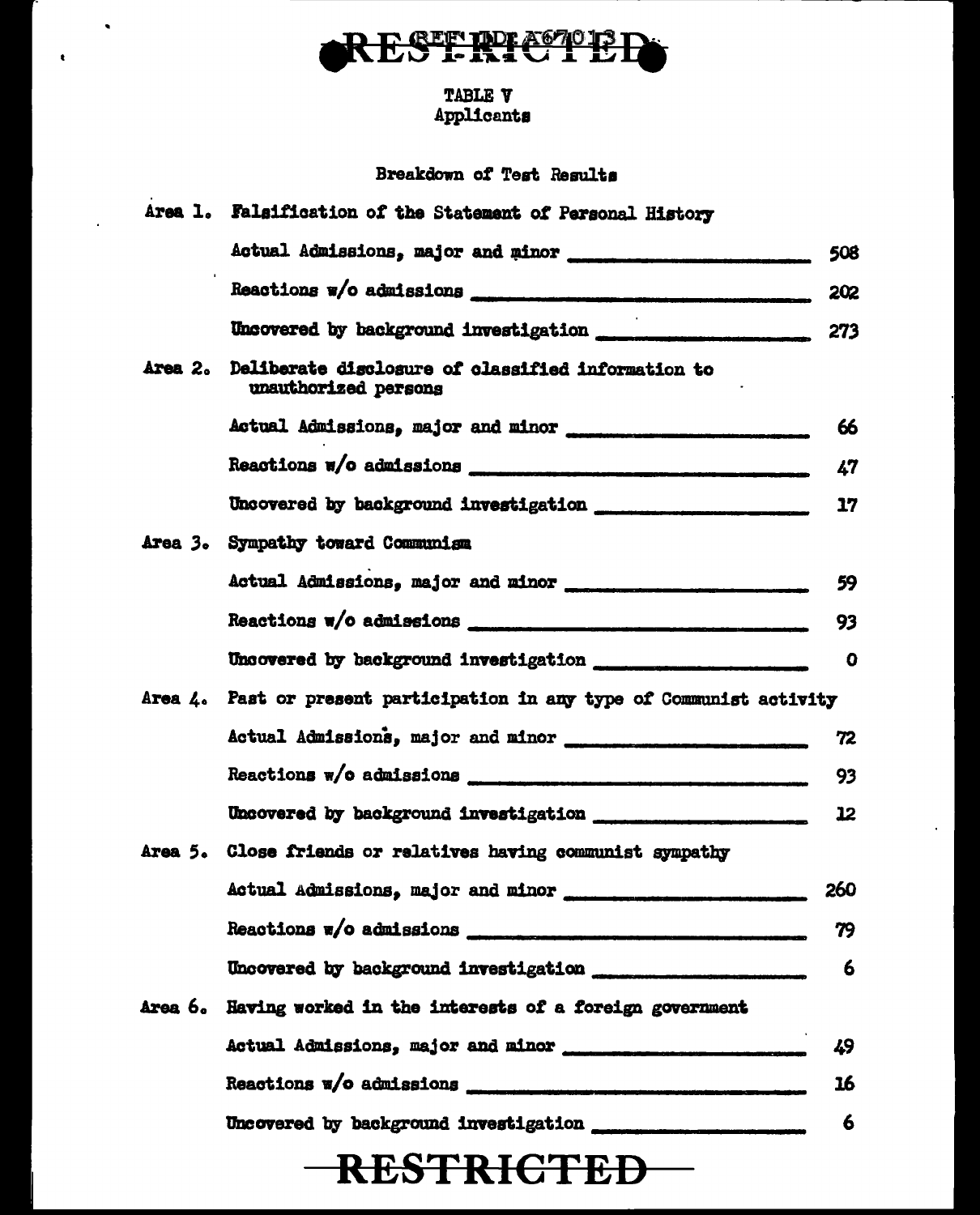## RESTRICTED.

TABLE  $V$  (Cont'd) - Applicants

 $\begin{pmatrix} 1 & 1 \\ 1 & 1 \end{pmatrix}$ 

| Area 7. Close friends or relatives working for a foreign government                                                                                                                                                                  |     |
|--------------------------------------------------------------------------------------------------------------------------------------------------------------------------------------------------------------------------------------|-----|
|                                                                                                                                                                                                                                      |     |
|                                                                                                                                                                                                                                      | 14  |
|                                                                                                                                                                                                                                      |     |
| Area 8. Close friends or relatives residing in a foreign country                                                                                                                                                                     |     |
|                                                                                                                                                                                                                                      |     |
|                                                                                                                                                                                                                                      |     |
|                                                                                                                                                                                                                                      |     |
| Area 9. Incidents or conditions which might open them to blackmail                                                                                                                                                                   |     |
|                                                                                                                                                                                                                                      |     |
|                                                                                                                                                                                                                                      |     |
|                                                                                                                                                                                                                                      |     |
| NOTE: The following seven areas were checked only when reactions or<br>admissions on Area 9 made this necessary.                                                                                                                     |     |
| Area 9a. A criminal record                                                                                                                                                                                                           |     |
|                                                                                                                                                                                                                                      |     |
|                                                                                                                                                                                                                                      | 23  |
| Uncovered by background investigation _____________________________ 145                                                                                                                                                              |     |
| Area 9b. Participation in serious undetected crimes                                                                                                                                                                                  |     |
|                                                                                                                                                                                                                                      | 73  |
|                                                                                                                                                                                                                                      | 66  |
|                                                                                                                                                                                                                                      | 22  |
| Area 9c. Mental or nervous disorders                                                                                                                                                                                                 |     |
|                                                                                                                                                                                                                                      | 108 |
| Reactions w/o admissions <b>contains a contract of the contract of the contract of the contract of the contract of the contract of the contract of the contract of the contract of the contract of the contract of the contract </b> | 22  |
|                                                                                                                                                                                                                                      | 6   |